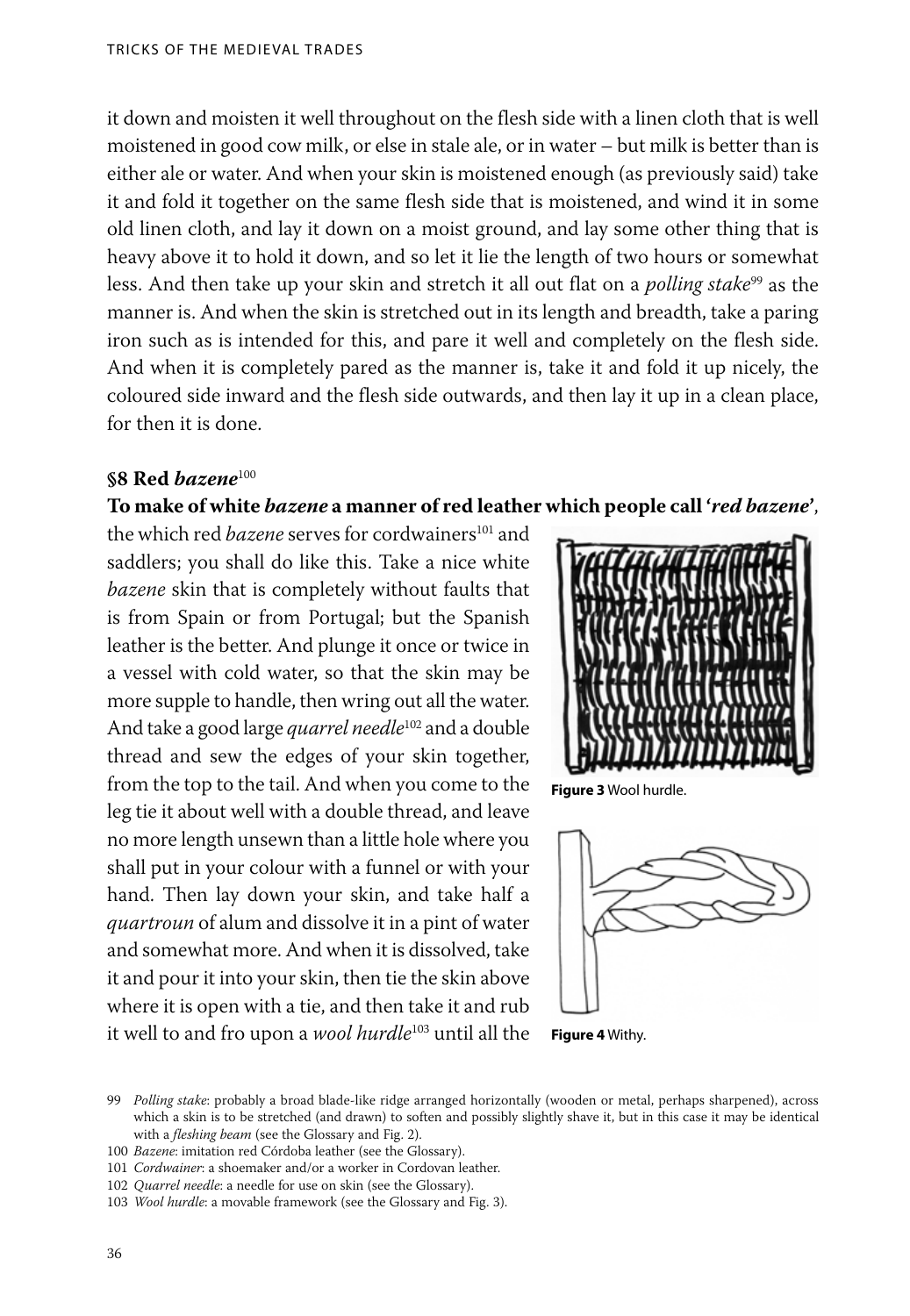alum is completely taken into your skin. Then take it and untie your skin, and go to a withy<sup>104</sup> and wring out all the water completely, so that it really leaves nothing in it; and if you have no *withy* get some other person to help you to wring out all the water that is in it as completely as you can. Then see that you have a good large vessel (whether a cauldron or pan or pot such that your skin may be plunged well into it) that is standing over the fire with hot water in it. Then take half a pound of nice crop madder105 and divide it in two *quartrouns*. Then [take] a *quartroun* and put it in your skin with a funnel or with some other thing; and then put into it a little thin ale, the amount of a good saucerful and somewhat more. Then tie your skin again, and then rub that skin well under your hands to and fro upon the *wool hurdle*.

And when it is well rubbed three or four times, take up that skin and go to your vessel that is standing over the fire with hot water in it, and plunge it in there four or five times, and sometimes one end downwards and sometimes the other end downwards, so that your skin is thoroughly hot throughout; and always as soon as you have put it down in the hot water immediately take it up again without pausing, and let the water drop and run off. Then straight away, without any pausing, take and carry your skin and lay it up upon your wool hurdle, and press out all the water under your hands, as hard as you can in the world. And when all the water is completely pressed out of the skin, take it and rub it well, always to and fro, up and down, with your hands on the hurdle until it begins to grow somewhat cold.

Then take your skin and plunge it again in the hot water four or five times (in the same manner previously said and written). Then carry your skin again to the hurdle and press out all the water completely from it (in the manner previously written) then rub well your skin on that same hurdle between your hands (in the same manner previously written) until it grows cold again under your hands.

Then take your skin the third time and plunge it again four or five times in the hot water, and always the one end of the skin downwards [two or three] times, and at the other end of the skin either two or three times downwards, so that your skin is equally hot throughout; then immediately let the water drop off, and then carry it and lay it upon the wool hurdle and press out the water under your hands (in the manner previously written) and rub it well between your hands on the hurdle (in the manner previously written) until you see that your skin [grows] cold under your hands through your working.

<sup>104</sup> *Withy*: a hoop, here attached to a post. In this case the skin should be looped through the *withy* while wringing it (see the Glossary and Fig. 4).

<sup>105</sup> *Crop madder*: this is just madder (see the Glossary).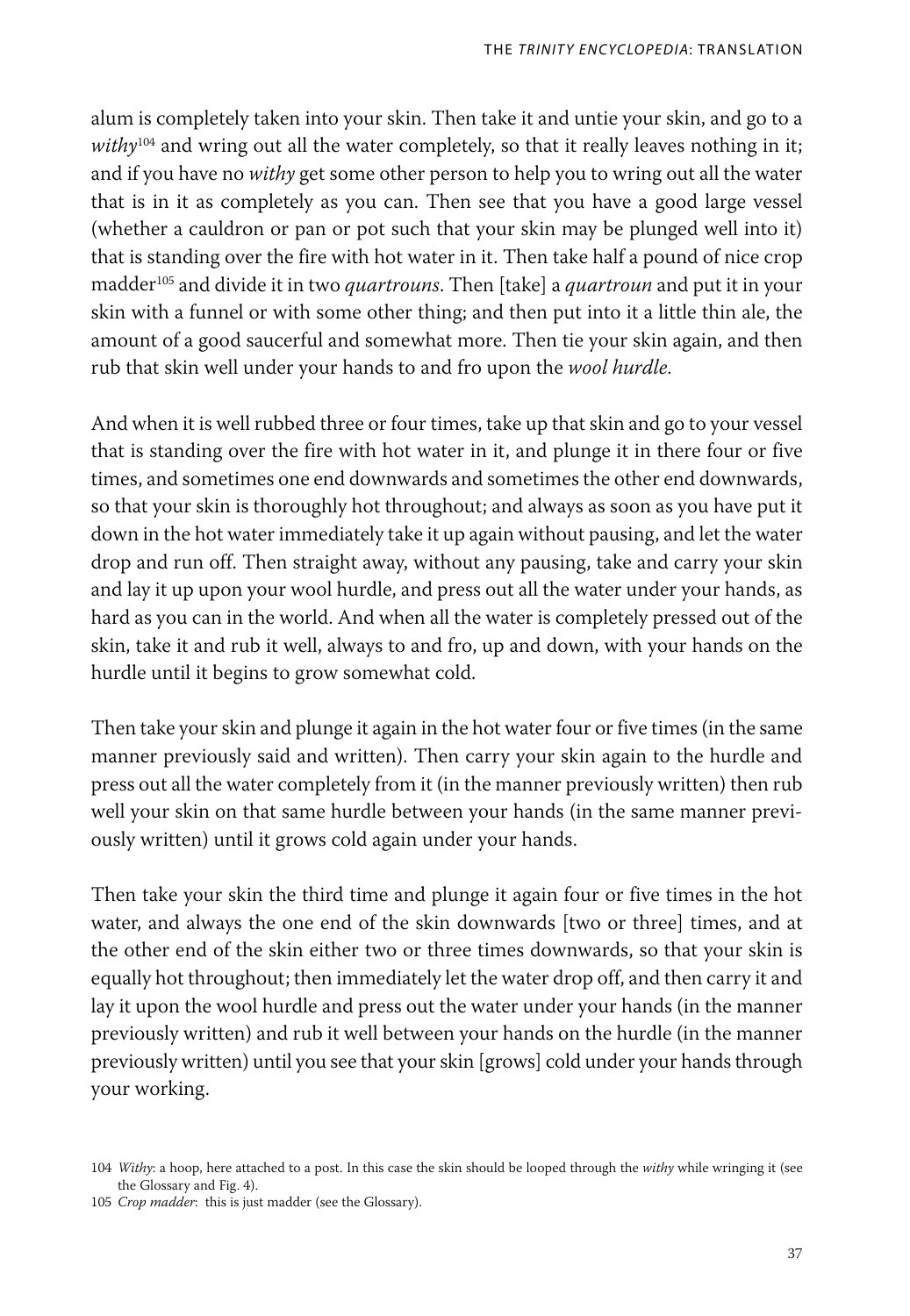take a fleshing knife with two handles<sup>224</sup> and flesh the skin on the flesh side on a beam225 like someone who would flesh leather. Then take to one sheepskin a *quartroun* of alum, [and] half a *quartroun* of nice white salt, and dissolve it in a pint of water. And when your alum and your salt are completely dissolved, then take your



**Figure 6** Fleshing beam: without (L) and with (R) skin.



**Figure 7** Fleshing beam in use with curved fleshing knife.

sheepskin and lay it on a table or else in a good long *corntray*, the wool side downwards and the flesh side upwards. Then with a cup or with a dish take up a portion of your alum and your salt dissolved together, and lay it on your skin upon the flesh side, then rub it well with your hands upon the skin until it is all taken up into the flesh side; then take up more of your dissolved alum and salt and lay it on the skin and work it into your skin with rubbing, always on the flesh side; and sometimes take and rub your skin together flesh to flesh, and side-to-side; and do so incessantly until all your alum and your salt are completely taken up into your skin on the flesh side. Then let your skin lie still like this in the same vessel, or else in another vessel that is clean, until the next day. Then the next day, if there is any alum water left take a pint of it, or else of other clean water, and put it into a vessel, and add to it three ounces of nice flour, or else a good handful of flour will serve well enough, then stir them well together and make it into a manner of soft pap; then set it on the fire and heat it until it is as hot as a person may easily endure his hand in it, to guard against [excessive] heat. Then take your skin and lay it on a table or else in a *corntray*, the wool side downwards and the flesh side upwards; then take a portion of your soft pap and lay it on your skin upon the flesh side, and then rub it well into your skin with your hands, continually working to and fro, flesh to flesh, and side to side, continually and repeatedly until it is all completely taken up into your skin on the flesh side, in just the same manner as you did first with your alum water. Now then, when you have prepared your alumed skin in this manner, hang it up to dry, the flesh side outwards and the wool side inwards, on a wall or on a line, and so let it hang until it is dry enough. And when it is dry go to a *withy* and *withy* it well in it, and fold the wool side inwards.226 And when it is well *withied* pare it nice and clean on the flesh side with a knife such as parers of glove

<sup>224</sup> *Fleshing knife with two handles:* see Fig. 5.

<sup>225</sup> *Beam*: see the Glossary (s.v. *Fleshing beam*) and Fig. 6.

<sup>226</sup> The *withying* softens the otherwise stiff skin (in place of an oily or fatty dressing – the omission of dressing treatment may be why this process is termed 'in haste'). The wool side is folded inwards while *withying* to protect the fur.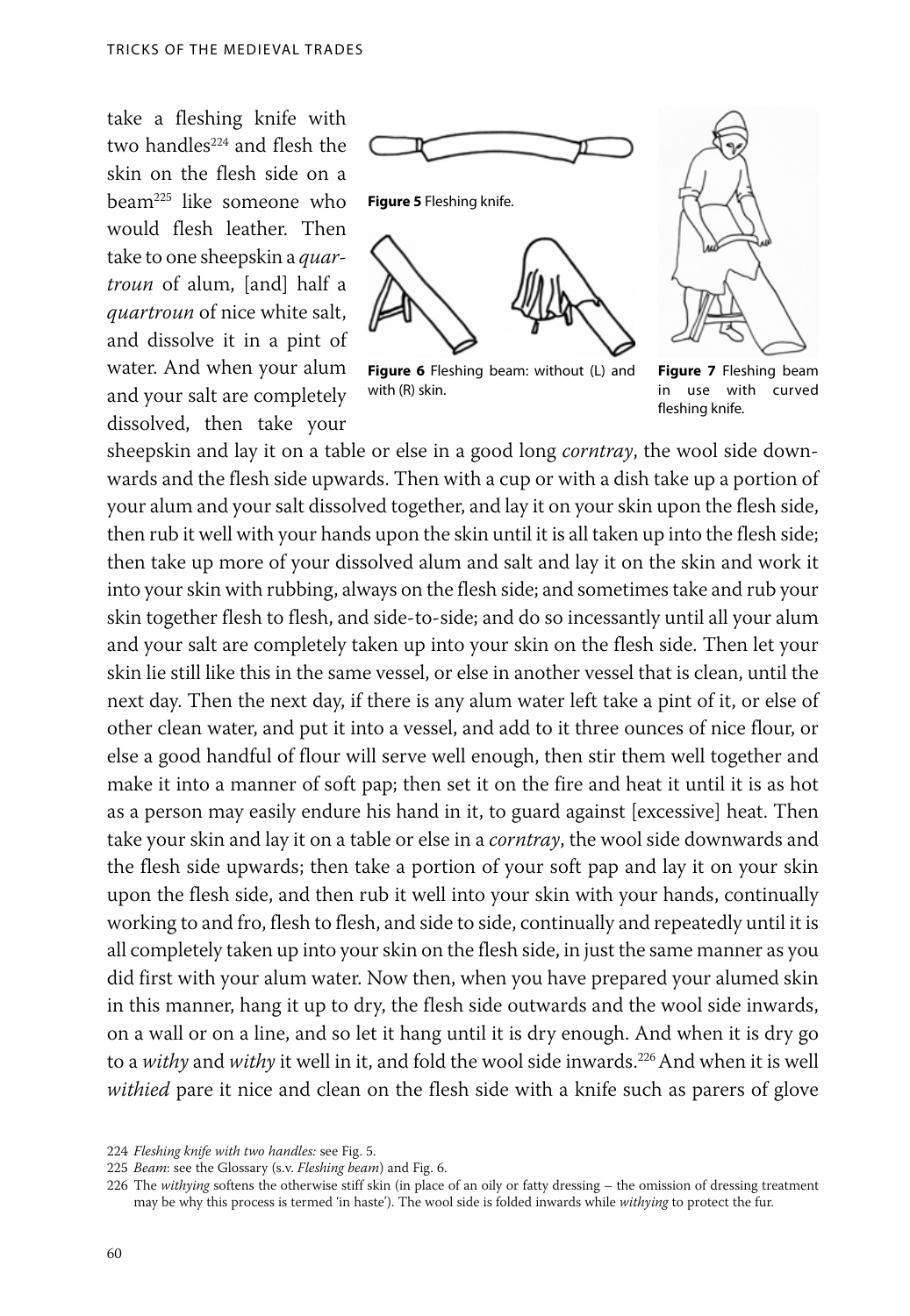leather use. Then if the wool of your skin is too thick, take it and rasp off thereof as much as you want with a skinner's rasp, or else card it well and carefully on the wool side with a card such as these skinners card these lambskins with, on a nice even table intended for that same craft, or else on what other table that is even and smooth is good enough for that, and then it is done.

# **§32**<sup>227</sup> **Leather of Hungary**<sup>228</sup>

To make leather of Hungary. Which leather serves to make saddle lappets<sup>229</sup> and skirts<sup>230</sup> and other harness that serves for carts and carriages.<sup>231</sup> At the first beginning take a neat's<sup>232</sup> hide when it is newly slain, and cast it into the water, and let it lie in it two or three days. And then take it out of the water and flesh it on the flesh side with a shaving knife on a fleshing beam.<sup>233</sup> Then when you have fleshed your skin well, take another knife that is sharper, and do away the hair on a beam, and the grain also with the same knife, as the manner is. Then scrape off the water.

Then if your skin is large, take three pounds of alum, a pound and a half of common salt, and dissolve them together in three *potels* of water over the fire. Then when your alum and your salt are completely dissolved, take your skin and cut it evenly in two parts straight along the spine, and lay it in a long trough, the flesh side upwards. Then take your alum water with a cup or with a dish and lay it on your skin, and rub it well into it with your hands. And rub well each side of your skin to each other, and continually rubbing your alum water well into it, until your alum water is well taken up

in it. Then wring your skin. And heat your water again over the fire, and then apply it again on your skin in the same manner as you did the first time. And then wring your skin again straight away. And heat it the third time [yet hotter $234$ ] over the fire, and do in the same manner previously written. And then let your skin lie like this still in the alum water all of a night or two. And then the next day take your alum water, and mix it with two pounds of nice wheat meal in the manner of soft pap, then set



**Figure 8** Brake: linen brake. Inset: end view of intermeshing 'blades'.

229 *Lappets*: MS *lappis*, 'reins', 'traces', 'strips of leather', but also 'flaps'.

233 *Fleshing beam*: see the Glossary and Fig. 6.

<sup>227 §32:</sup> this recipe is the most corrupt (or confusingly phrased) in MS T (somewhat less so in MS S).

<sup>228</sup> Hungary leather is that which is tanned with alum and salt. The three quotations in *MED* (s.v. *Hungari*, n.) all show Hungary leather used for horse harness, which is consistent with the uses itemised here.

<sup>230</sup> *Skirts*: MS *skirthes*. Saddle skirts are the flaps or lower parts of a saddle (but perhaps understand 'girths', i.e. straps).

<sup>231</sup> *Carts and carriages*: MS *chares and charettes*, types of horse-drawn vehicles.

<sup>232</sup> *Neat*: a generic bovid such as a cow or bull.

<sup>234</sup> *Yet hotter*: in MS S only, MS T omits, but the summary at the end of this recipe supports it ('*at the third … as hot as you can endure*', etc.).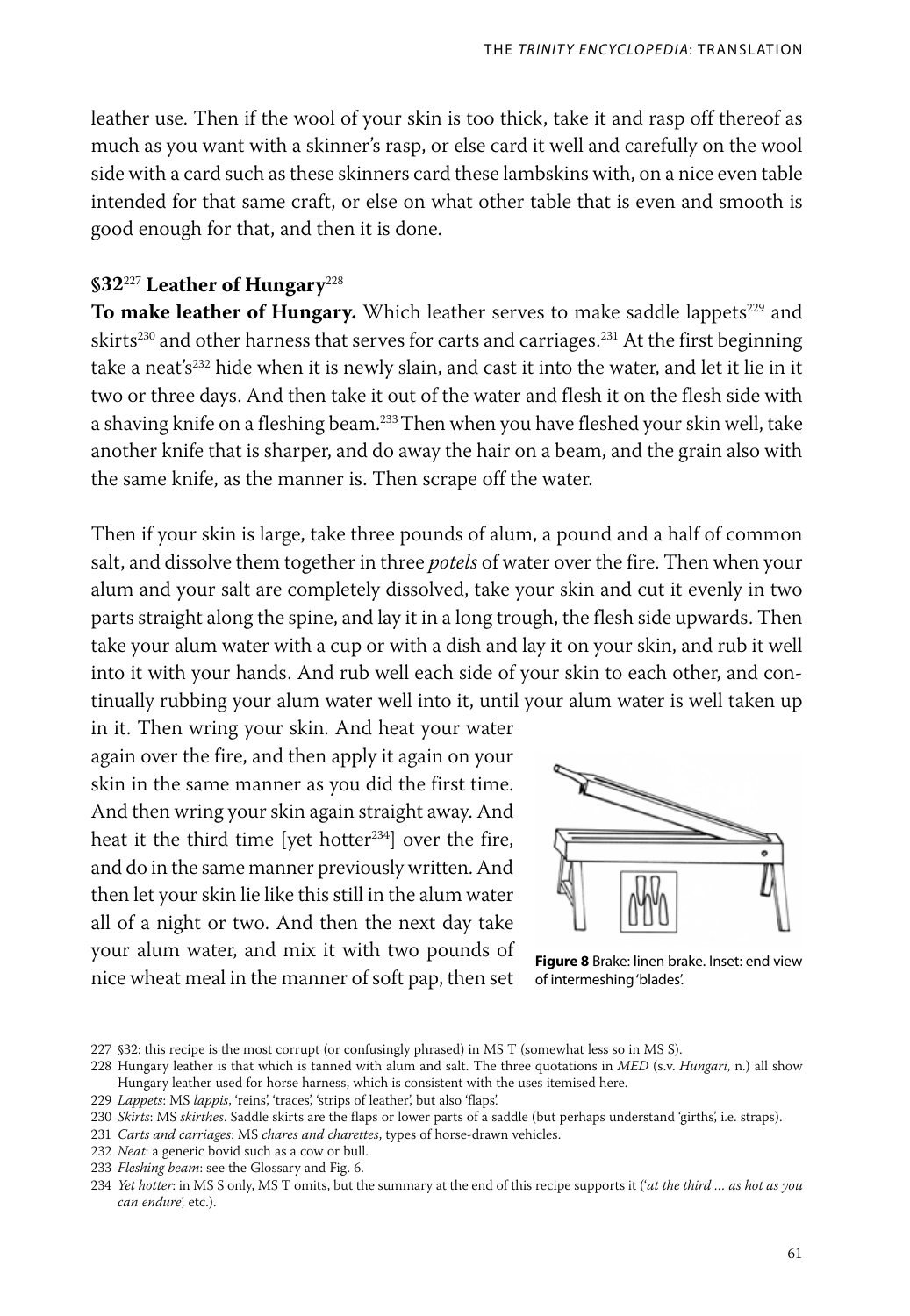# **Concordance T–S**

| т              | S               | т    | S               | т           | S               |
|----------------|-----------------|------|-----------------|-------------|-----------------|
| \$1            | SC7             | \$28 | $\mathcal{C}15$ | \$34        | $\mathcal{C}20$ |
| \$2            | SC8             | \$29 | SC3             | \$36        | SC9             |
| $\mathcal{S}9$ | $\mathcal{C}17$ | \$30 | SC4             | <b>\$46</b> | $\mathcal{C}10$ |
| \$11           | $\mathcal{C}13$ | \$31 | SC <sub>5</sub> | \$50        | $\mathcal{C}18$ |
| \$12           | $\mathcal{C}14$ | \$32 | SC6             | \$58        | $\mathcal{C}1$  |
| \$26           | $\mathcal{C}16$ | \$33 | SC19            | \$59        | SC2             |

# **Substantial variants in MS S**

Given here in translation.

### **MS T §1 = MS S §C7**

The beginning of this recipe is very compressed in MS S:

'*Take a large earthenware pot or a barrel, and put in it a portion of good strong red wine dregs, and hang in the pot nice broad plates of new lead such that none touch another, an inch from the dregs, and enclose it in hot horse dung so that no air comes in nor out, and let it stand thus for six weeks or more, for the longer it stands the better it is. When you want to open your vessel and take out all your plates of lead …*'

# **MS T §58 = MS S §C1**

The beginning of this recipe as far as this point is very abbreviated in MS S. It also differs in using ashes of bean straw 'or of wood', and it adds quicklime:

'*Black soap shall be made of* capital *and of oil together;* 'capital' *is a lye, it is made of ashes of bean straw*, [margin adds: '*or of wood ashes*']*, and quicklime, but the ashes shall be double* [in quantity] *to the lime, and it shall be made in the manner of lye* [i.e. by repeatedly pouring water through the ash-lime mixture]*, but after it has* [*taken up*] *the strength of the strength of the first ashes that you poured it on, you shall pour it onto new ashes until it is well made. It must be clear as lye, and so strong and thick that it will support an egg such that it does not sink to the ground. And then put the clear lye in a vessel well-closed until the next day.*' [Thereafter as MS T §58: *And then the next day …*]

# **Additional recipes not in MS T**

Edited in *The Crafte of Lymmyng and the Maner of Steynyng* (Clarke 2016: 204–6).